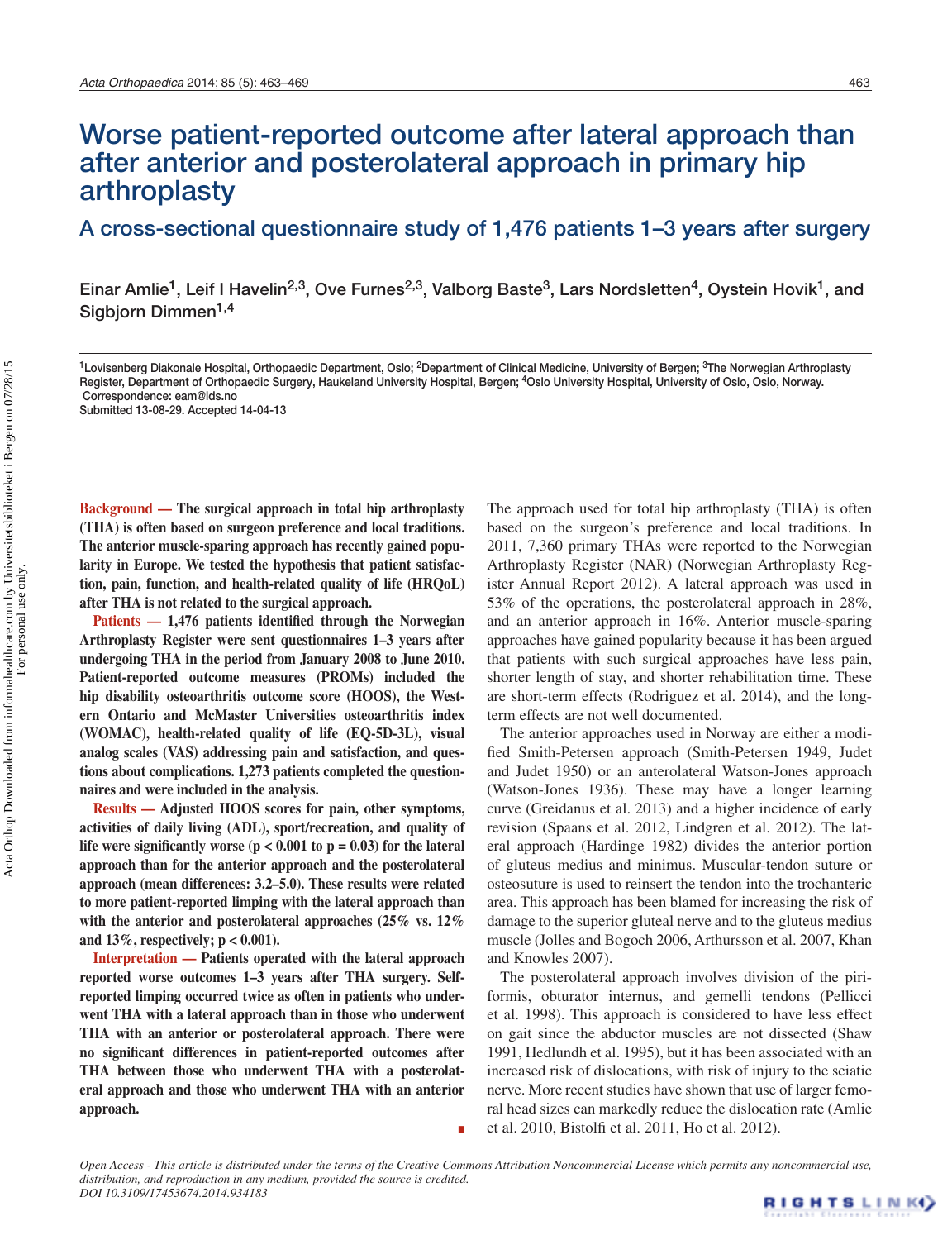# Patients and methods

Patients were identified through the NAR, a population-based prospective clinical database for arthroplasty operations that was established in 1987 (Havelin et al. 2000). Eligible patients were registered in the NAR as having undergone THA for primary osteoarthritis between January 2008 and June 2010, with femoral head size of 28 mm or 32 mm, and aged between 50 and 80 years. A unique identification number is used to track the patient's present address and status as alive or dead. PROMs are not registered prospectively in the NAR and preoperative values were therefore not available. Patients registered before 2011 with bilateral THA or trochanteric osteotomy were excluded. To minimize the potentially confounding influence of the learning curve for each approach, patients were recruited from hospitals doing more than 25 THAs a year using the same approach.

Surgical approach was categorized as anterior, posterolateral, or lateral. THAs using an anterior approach involved splitting of the intermuscular space on either side of the tensor fasia lata, and 498 patients from 8 hospitals were verified as having an anterior approach. None of the THAs with an anterior approach had a cemented femoral stem and therefore, to enhance comparability, cemented stems were excluded for the other approaches. Of the patients who underwent THA with a posterolateral approach, 228 had reverse hybrid fixation and 250 were randomly selected from those with an uncemented prosthesis (13 hospitals). Patients who underwent THA with a lateral approach were randomly selected from reverse hybrid (250) and uncemented (250) THAs in 24 hospitals.

The average number of operations performed per hospital in the study period was 189 for anterior approach, 226 for lateral approach, and 325 for posterolateral approach. Subsets of data were analyzed for Charnley group A, excluding patients who reported planned THA on the other side or having had a new THA not registered in NAR when questionnaires were prepared. Subsets of data were also examined for possible beneficial effects of high-volume surgery in 3 hospitals using the posterolateral approach.

#### *Questionnaire*

A follow-up questionnaire assessing postoperative complications, reoperations, pain, patient satisfaction, function, daily activities, sport/recreation, and health-related quality of life were distributed to the 1,476 patients identified for inclusion. The questionnaire was in 4 parts:

1. Visual analog scales (VAS) was used to assess pain and patient satisfaction. VAS scores ranged from 0 to 100, with higher scores indicating less pain (or no pain) and more satisfaction.

2. The hip disability osteoarthritis score (HOOS) (Nilsdotter et al. 2003) is a self-administered questionnaire with 40 items assessing 5 subscales (symptoms, pain, activities of daily living (ADL), sport/recreation, and quality of life). Each item has 5 standardized answers ranging from none/ never to extreme/always. Subscale scores are calibrated to 0–100 scales where 100 is the best score. 1 or 2 missing values were substituted with the average value for that subscale. If more than 2 items were omitted, the response was considered invalid and the subscale score was excluded from analysis. We used a validated Norwegian version (http://koos.nu). The HOOS includes the Western Ontario and McMaster Universities osteoarthritis index (WOMAC) LK 3.0 in its complete and original format, and thus the WOMAC score (Bellamy et al. 1988) was calculated directly from the HOOS.

3. EQ-5D HRQoL is a standardized instrument for use as a measure of health outcome, consisting of a descriptive system and a visual analog scale (EuroQol Group 1990). To calculate the EQ-5D index in this study, the European VAS-based value set was used (Greiner et al. 2003). The EQ-5D index is represented on a scale with a best score of 1 and lower (sometimes negative) scores indicating worse HRQoL. The EQ-5D-3L instrument also includes a VAS score (0–100) where the patient rates his/her overall health status. Only completed forms were accepted. We used a validated Norwegian version (http://www.euroqol.org).

4. Patients marked whether the contralateral hip had been operated or whether THA was planned on the other side. They were asked to report whether the operation on the hip in question had led to limping and whether the operation had caused nerve injury or dislocation. They were also asked whether reoperation in the same hip had occurred, either because of infection or for any other reason. Based on the patients' answers, those meeting criteria for Charnley category A (unilateral hip involvement only) were identified for subgroup analysis.

#### *Statistics*

Descriptive statistics are provided as mean and standard deviation (SD) for continuous variables and numbers and percentages for categorical variables. Group comparisons were conducted using t-tests and chi-square tests.

None of the PROMs were normally distributed (Shapiro-Wilk test). The EQ-5D and WOMAC had a marked ceiling effect, so the underlying assumption for using parametric or non-parametric tests was not fulfilled and these measures were therefore excluded from statistical analysis. According to common practice (Jansson and Granath 2011), we present the PROMs as means and SD values. Cohen's d was used as a standard measure of effect size. Multiple linear regression analysis was performed to evaluate the mean differences for HOOS subscores, EQ VAS score, patient satisfaction, and pain between approaches. The regression models also adjusted for variables that were significantly different between the approaches (i.e. follow-up time and femoral head size).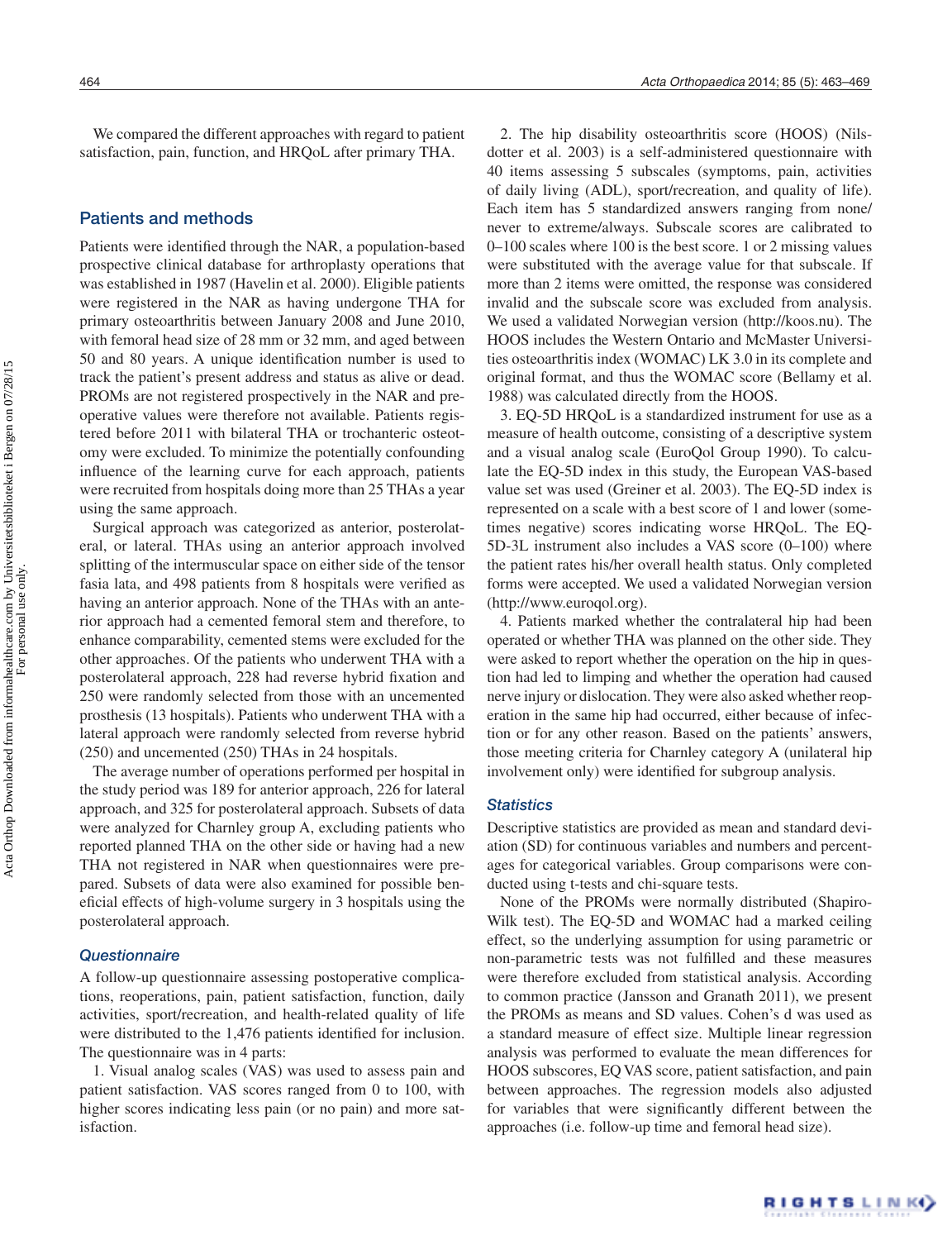

Table 1. Patient characteristics by surgical approach ( $n = 1,273$ )

|                                 | Lateral<br>$(n = 431)$ | Approach<br>Anterior<br>$(n = 421)$ | Posterolateral<br>$(n = 421)$ | p-value       |
|---------------------------------|------------------------|-------------------------------------|-------------------------------|---------------|
| Age                             |                        |                                     |                               |               |
| Mean (SD)                       | 66 (7.3)               | 67(7.1)                             | 66 (7.1)                      | 0.2           |
| Range                           | $50 - 80$              | $50 - 80$                           | 50 - 80                       |               |
| Female sex, n (%)               | 276 (64)               | 291(69)                             | 268(64)                       | $0.2^{\circ}$ |
| ASA <sup>a</sup> classification |                        |                                     |                               | 0.4           |
| Class 1, $n$ $%$                | 134 (32)               | 114(27)                             | 104(25)                       |               |
| Class 2, n (%)                  | 252 (59.2)             | 260 (63.0)                          | 264 (63.9)                    |               |
| Class 3, n (%)                  | 40(9.4)                | 39(9.4)                             | 45(11)                        |               |
| Head size $32$ mm, n $(\%)$     | 49 (11)                | 98 (23)                             | 274 (65)                      | < 0.001       |
| Follow-up in months             |                        |                                     |                               |               |
| Mean (SD)                       | 33(9.7)                | 24(6.9)                             | 30(10)                        | < 0.001       |
| Range                           | $18 - 51$              | $16 - 50$                           | $16 - 51$                     |               |

**<sup>a</sup>** American Society of Anaesthesiologists.

Figure 1. Flow diagram of the enrollment and inclusion process.

We used log-binomial regression to estimate relative risk (RR) and 95% confidence interval (CI) of categorical outcomes (e.g. limping). 2-tailed p-values < 0.05 were considered statistically significant. We used Qlikview to visualize the dataset, and it was also used for initial statistical analyses. SPSS for Windows version 18 was used for all other analyses.

#### *Ethics*

The Norwegian Regional Ethical Committee for medical and health-related research ethics (REK South-East) approved the study (2011/1737a), which was conducted in accordance with the Helsinki Declaration. The patients received written information about the study, and all participants signed an informed consent document.

## **Results**

1,273 of 1,476 patients were included after returning the questionnaires. The 203 non-responders included patients who did not answer after a reminder (170) and patients who did not want to or were unable to participate (25). We were unable to reach 6 patients and 2 patients had died (Figure 1). The overall response rate was 86%, irrespective of surgical approach. There were similar distributions of sex and follow-up time for responders and non-responders. However, of those who underwent THA with a lateral approach, the non-responders were generally older (mean 69 years, SD 7.1) than the study participants (mean 66 years, SD 7.3;  $p = 0.001$ ).

Mean age, sex, and ASA class were equally distributed in patients who underwent THA with the different approaches (Table 1). Average femoral head diameter was greater in patients who underwent THA with the posterolateral approach than in those who underwent THA with anterior and lateral approaches. In posterolateral patients, the proportion of those with 32-mm head size increased from 45% to 72% during the study period. The groups also differed regarding follow-up time, with the anterior approach having a shorter mean followup time than the other 2 approaches.

## *HOOS, WOMAC, and EQ-5D index*

We regarded HOOS to be the most reliable PROM used in the study because it had the least skewed distribution. The average HOOS subscores 1–3 years after THA were almost identical for the anterior and posterolateral approaches, and varied from 89 (pain) to 77 (sport/recreation) (Figure 2). The lateral approach was associated with worse outcome on all HOOS subscales (Table 2, Figure 2), and when adjusted for femoral head size and follow-up time, the mean differences between the lateral approach and the anterior or posterolateral approach varied from 3.2 to 5.0 (Table 2). The average WOMAC score calculated was 83 (SD 19) for lateral approach, 88 (SD 16) for anterior approach, and 88 (SD 16) for posterolateral approach. The average EQ-5D index was 0.80 (SD 0.22) for lateral approach, 0.86 (SD 0.19) for anterior approach, and 0.86 (SD 0.19) for posterolateral approach. WOMAC and EQ-5D also showed the lowest scores for the lateral approach, as for HOOS. However, the WOMAC score and EQ-5D had a marked ceiling effect, and therefore statistical tests for differences between groups were not performed.

# *EQ VAS, patient satisfaction, and pain*

The average EQ VAS score, reflecting overall health status 1–3 years after operation, was 79 (SD 20). Average score for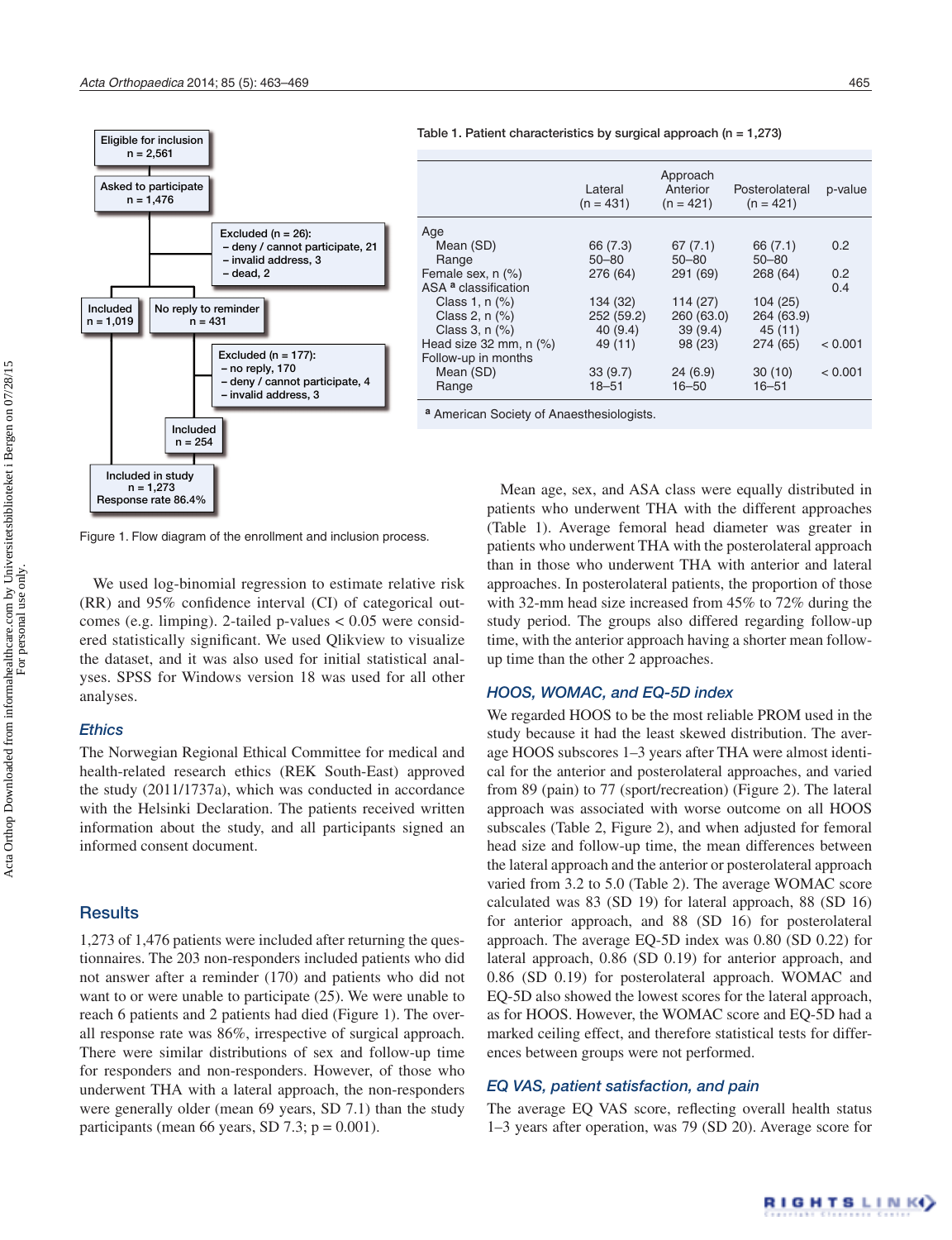|                            |                                          | Lateral vs. Anterior <sup>a</sup> |         | Lateral vs. Posterolateral <b>b</b>      |                  |         |  |
|----------------------------|------------------------------------------|-----------------------------------|---------|------------------------------------------|------------------|---------|--|
| <b>HOOS</b><br>subscores   | Adjusted <sup>c</sup><br>mean difference | 95% CI                            | p-value | Adjusted <sup>c</sup><br>mean difference | 95% CI           | p-value |  |
|                            |                                          |                                   |         |                                          |                  |         |  |
| Pain                       | $-3.6$                                   | $-6.1$ to $-1.1$                  | 0.005   | $-3.6$                                   | $-6.3$ to $-0.9$ | 0.008   |  |
| Other symptoms             | $-3.8$                                   | $-6.5$ to $-1.1$                  | 0.006   | $-3.2$                                   | $-6.1$ to $-0.4$ | 0.03    |  |
| Activities of daily living | $-4.8$                                   | $-7.3$ to $-2.2$                  | < 0.001 | $-4.0$                                   | $-6.8$ to $-1.3$ | 0.004   |  |
| Sport/recreation           | $-4.8$                                   | $-8.6$ to $-1.0$                  | 0.01    | $-4.6$                                   | $-8.6$ to $-0.6$ | 0.02    |  |
| Quality of life            | $-5.0$                                   | $-8.3$ to $-1.8$                  | 0.002   | $-3.7$                                   | $-7.2$ to $-0.3$ | 0.03    |  |

Table 2. HOOS subscores. Mean differences in outcome in patients who underwent THA with different approaches, adjusted for femoral head size and follow-up time

**<sup>a</sup>** Difference defined as the mean score in patients who underwent THA with lateral approach minus the mean score in patients who underwent THA with anterior approach (negative values are in favor of THA with anterior approach).

**b** Difference defined as the mean score in patients who underwent THA with lateral approach minus the mean score in patients who underwent THA with posterolateral approach (negative values are in favor of THA with posterolateral approach).

**<sup>c</sup>** Adjusted for femoral head size and follow-up time in a multiple linear regression model.



Figure 2. HOOS subscores. Crude means for patients after having undergone THA with anterior, lateral, or posterolateral approach. Lateral approach was associated with significantly lower scores than anterior and posterolateral approaches on all subcsales (SD 16.3–26.2).

patient satisfaction was 87 (SD 23), and the average pain score (where no pain  $= 100$ ) was 88 (SD 19). The anterior and posterolateral approaches were similar (adjusted mean difference: 0.2–1.2 units) on the 3 VAS scales (Table 3). However, the lateral approach was associated with statistically significantly worse outcomes than the anterior approach and the posterolateral approach on the VAS scales for both patient satisfaction and pain in the operated hip. The effect size was most marked when comparing the posterolateral approach and the lateral approach on the VAS scales for pain and patient satisfaction (Cohen's  $d = 0.30$  and 0.31). In contrast, the EQ VAS score was similar with the 3 different approaches (Table 3).

#### *Patient-reported complications*

In patients operated with a lateral approach, 25% reported that the operation had led to limping (Table 4). This was twice as high as in those operated with the anterior and posterolateral approaches, and the adjusted RR for patient-reported limping with a lateral approach was 2.0 (95% CI: 1.4–2.8) compared to the anterior approach and 1.9 (95% CI: 1.4–2.7) compared to the posterolateral approach.

Table 3. Crude means for each approach and adjusted mean differences in outcome for patients who underwent THA with lateral approach vs. anterior and posterolateral approaches

|                                                           | Lateral            |                               | Anterior Posterolateral<br>Mean (SD) Mean (SD) Mean (SD) | Adjusted <sup>a</sup><br>mean difference <b>b</b> | Lateral vs. Anterior<br>95% CI                        | p-value              | Adjusted <sup>a</sup><br>mean difference <sup>c</sup> | Lateral vs. Posterolateral<br>95% CI                  | p-value               |
|-----------------------------------------------------------|--------------------|-------------------------------|----------------------------------------------------------|---------------------------------------------------|-------------------------------------------------------|----------------------|-------------------------------------------------------|-------------------------------------------------------|-----------------------|
| EQ VAS<br>VAS satisfaction<br>VAS absence of pain 84 (23) | 76 (21)<br>83 (27) | 80 (19)<br>88 (22)<br>89 (18) | 80 (19)<br>90(20)<br>90(17)                              | $-2.2$<br>$-3.8$<br>$-3.9$                        | $-5.1$ to 0.7<br>$-7.2$ to $-0.4$<br>$-6.9$ to $-1.1$ | 0.1<br>0.03<br>0.007 | $-1.9$<br>$-4.8$<br>$-4.8$                            | $-4.9$ to 1.2<br>$-8.4$ to $-1.2$<br>$-7.8$ to $-1.7$ | 0.2<br>0.009<br>0.002 |

**<sup>a</sup>** Adjusted for femoral head size and time to follow-up in a multiple linear regression model.

**<sup>b</sup>** Difference defined as the mean score in patients who underwent THA with lateral approach minus the mean score in patients who underwent THA with anterior approach (negative values are in favor of THA with anterior approach).

**<sup>c</sup>** Difference defined as the mean score in patients who underwent THA with lateral approach minus the mean score in patients who underwent THA with posterolateral approach (negative values are in favor of THA with posterolateral approach).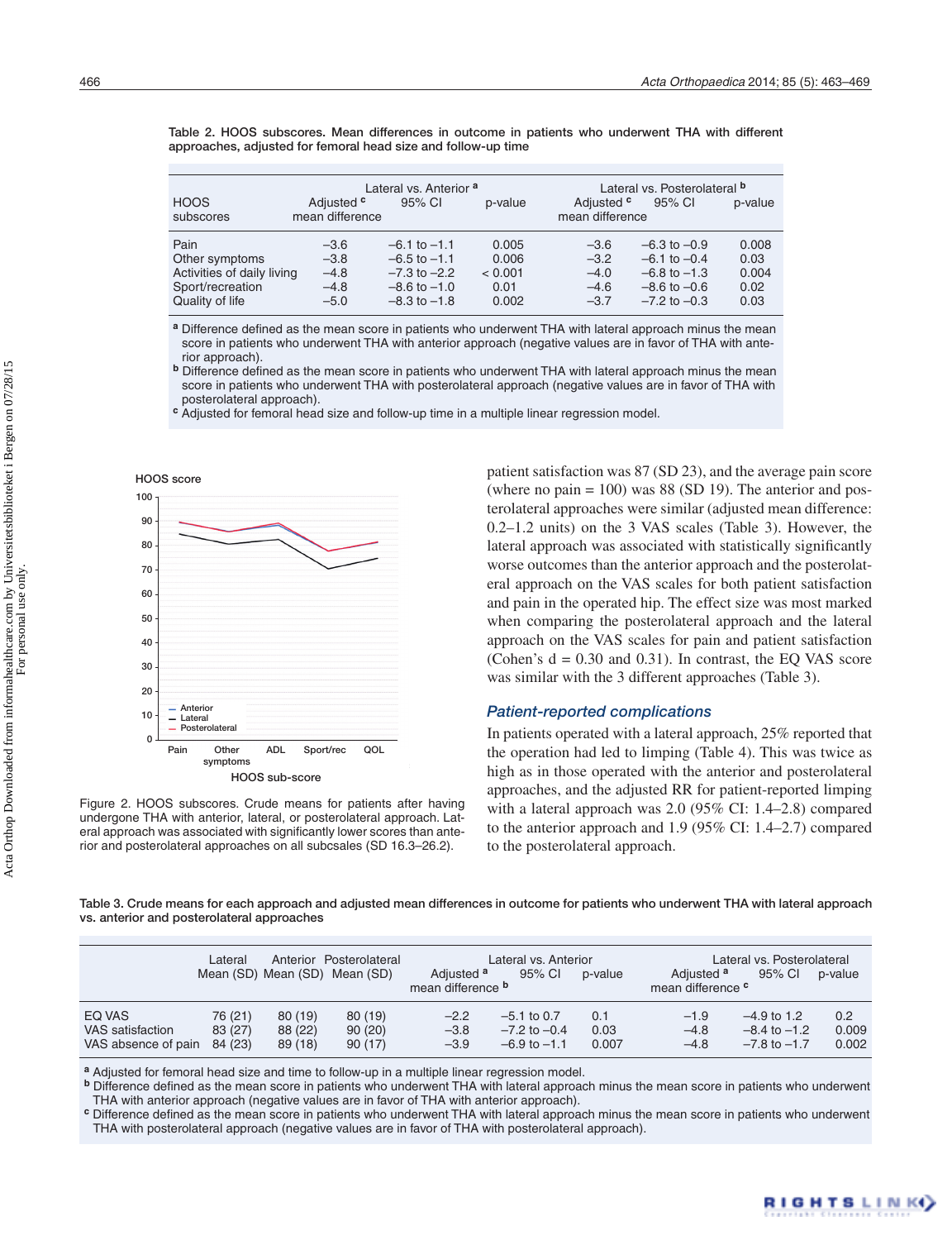Table 4. Patient-reported complications 1–3 years after THA

|                                                                                                                                                | Lateral                                                           | Anterior                                                             | Postero-<br>lateral                                               | p-value                               |
|------------------------------------------------------------------------------------------------------------------------------------------------|-------------------------------------------------------------------|----------------------------------------------------------------------|-------------------------------------------------------------------|---------------------------------------|
| Limping, $n$ $(\%)$<br>Nerve injury, n (%)<br>Dislocation, n (%)<br>Reoperation due to infection, n (%)<br>Reoperation for other causes, n (%) | 107 (24.8%)<br>27(6.3%)<br>16 (3.7%)<br>$8(1.9\%)$<br>$21(4.9\%)$ | 49 (11.6%)<br>$25(5.9\%)$<br>$13(3.1\%)$<br>$5(1.2\%)$<br>$8(1.9\%)$ | 54 (12.8%)<br>$14(3.3\%)$<br>$10(2.4\%)$<br>$5(1.2\%)$<br>7(1.7%) | < 0.001<br>0.1<br>0.5<br>0.6<br>0.007 |



Figure 3. HOOS subscores for 1,273 patients with or without patientreported limping after having undergone THA with anterior, lateral, or posterolateral approach.

Nerve injury was most commonly reported by patients operated with a lateral approach (6.3%) or an anterior approach (5.9%). Only 3.3% of those operated with the posterolateral approach reported nerve injury, and this group also had the lowest self-reported dislocation rate (2.4%), although these differences were not statistically significant. There was no difference in the number of reoperations due to infection in patients operated with different approaches. However, self-reported reoperations after THA due to other causes were higher (4.9%) for the lateral approach than for the anterior approach (1.9%) and the posterolateral approach  $(1.7\%)$  ( $p = 0.007$ ).

### *Effect of limping on other patient-reported outcomes*

The difference in mean scores between limping and nonlimping patients ranged from 17 to 35 on a scale of 0–100 for all PROM variables examined. Limping had a more serious effect on sport/recreation than on other subscores, particularly for patients who were operated with the anterior and lateral approaches (Figure 3). When adjusting for limping and other relevant variables in a multiple regression model, the differences in PROMs (by approach) were almost eliminated.

However, there was still a difference in HOOS ADL score between the lateral approach and the anterior approach (mean difference: 2.3;  $p = 0.05$ ).

# *Subgroup analysis of Charnley category A patients*

In the period between the last update of the NAR and the return of the questionnaire, 462 patients (36%) had either been operated on the other side or had a

planned THA on the other side, and 811 patients (64%) had not been referred to hospital with hip problems on the contralateral side (Charnley category A). To ensure that the results were not unduly influenced by contralateral hip involvement, the group comparisons were repeated without patients who met the criteria for Charnley category B. Although patients in Charnley category A scored better irrespective of surgical approach, those operated with the lateral approach still scored significantly worse than those operated with the other approaches for almost every PROM. There were still no significant differences between the posterolateral approach and the anterior approach.

## *Subgroup analysis of hospitals*

The posterolateral approach was used almost exclusively in 3 high-volume hospitals. To exclude a potentially beneficial effect of high-volume surgery in these hospitals, the analyses were repeated after excluding all the patients from these hospitals. The lateral approach was still associated with significantly worse outcomes for most PROMs, except that there was no significant difference between the lateral approach and the posterolateral approach in sport/recreation ( $p = 0.08$ ) and EQ VAS ( $p = 0.3$ ). There were still no significant differences between posterolateral approach and anterior approach.

## **Discussion**

We found that  $1-3$  years after THA, the lateral approach was associated with worse outcomes than the anterior approach and the posterolateral approach for almost all patient-reported outcomes examined. The response rate was high (86%), but the cross-sectional design was a limitation. Surgery outcomes are largely dependent on the patient's preoperative level of functioning. In this cross-sectional questionnaire study without the availability of preoperative measures, one cannot rule out the possibility that the results were confounded by preoperative group differences, a common limitation in such studies (Lygre et al. 2010, Leonardsson et al. 2013). However, preoperative functioning was not a criterion for the surgical approach chosen in this study, and the patient demographic characteristics and ASA classifications were similar for all 3 surgical approaches.

For personal use only.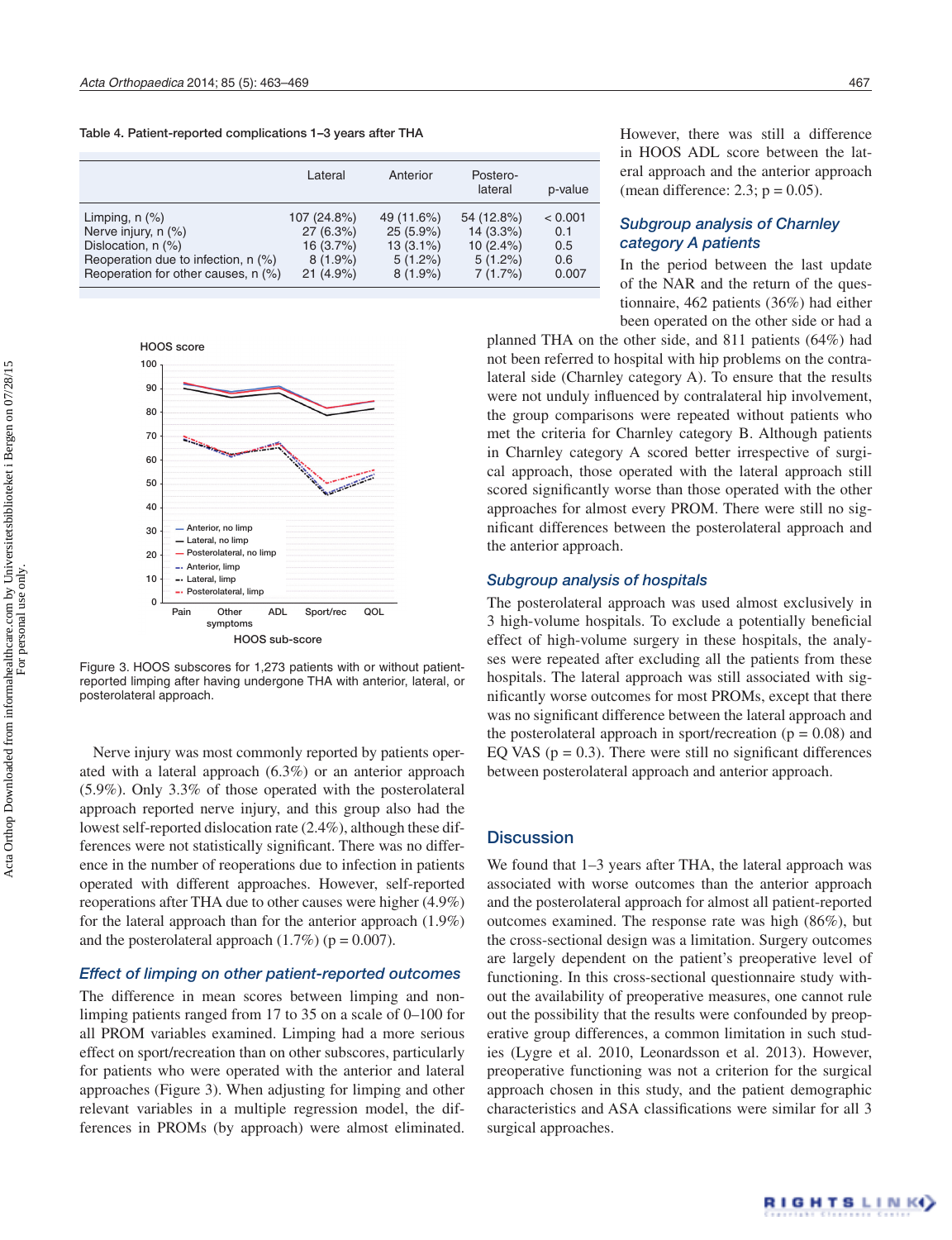Although this study focused on patients who underwent primary unilateral THA, our findings may have been confounded by symptoms in the contralateral hip. However, analysis of the subgroup of patients classified as Charnley category A gave the same results, suggesting that contralateral hip involvement had little influence, thereby strengthening the study findings. The average number of approaches used per hospital also varied during the study period, but the main results were not affected when high-volume hospitals were excluded from the analysis.

HOOS was the most reliable scoring instrument in the present study, and the lateral approach was associated with worse outcomes on all HOOS subscales: pain, ADL, quality of life, sport/recreation, and other symptoms. Similar results were found in a recent study that compared the lateral approach and the posterolateral approach, with WOMAC scores being significantly lower for the lateral approach (Smith et al. 2012). The WOMAC and EQ-5D index used in this study were limited by serious ceiling effects. EQ-5D has been shown by others to have a bimodal distribution (Ostendorf et al. 2004, Jansson and Granath 2011, Rolfson et al. 2011) but this was not especially pronounced in our study. The use of a different value set for calculating the EQ-5D index and the fact that only postoperative data were collected may explain the less pronounced bimodality. Although this study generally used standardized PROMs with well-known psychometric properties, the questions regarding complications have not been formally validated, and this can be considered to be an additional weakness of the present study.

A recent study involving gait analysis found no differences between the 3 approaches in 36 patients (Queen et al. 2011). In the present study, the patients' responses to the question of whether the operation had led to limping more than one year postoperatively would not necessarily match objective measurements or a clinical definition of limping. Nonetheless, the patients' definition resulted in substantial differences between the limping group and the non-limping group for all PROMs examined, and patient-reported limping appears to account for most of the differences between the surgical approaches.

Self-reported limping occurred twice as often in patients who underwent THA with a lateral approach than in those who underwent THA with anterior or posterolateral approaches. Furthermore, limping appears to have been a greater problem in our study than in the literature in general (Picado et al. 2007). Limping may be caused by general fatigue, trochanteric pain, leg length discrepancy, lack of offset restoration, nerve injury (Khan and Knowles 2007), or insufficiency of the gluteal muscles. However, details of the causes of limping in the current study were not known. When we adjusted for limping, there were small but statistically significant differences in favor of an anterior approach over a lateral approach on ADL subscores. There was no significant difference between the anterior and posterolateral approaches. The posterolateral approach has been associated with a higher risk of disloca-

tion (Arthursson et al. 2007, Lindgren et al. 2012). There has been considerable interest in dislocation rate and size of femoral head, and a 32-mm femoral head size has been shown to have a lower dislocation rate than smaller femoral heads (Bystrom et al. 2003). The introduction of highly crosslinked polyethylene has allowed the use of larger femoral heads in metal-polyethylene articulations (Callary et al. 2013). This has had a marked effect on choice of femoral head with the posterolateral approach, but it has had little or no effect on the choice of femoral head with lateral or anterior approaches during the study period. This may explain why the posterolateral approach had the lowest patient-reported dislocation rate in our study (2.4%). Various acetabular cups were used, but there is no reason to believe that these differences would affect patient-reported outcomes 1–3 years after operation.

In conclusion, our findings indicate that patient-reported outcomes are substancially worse for THA with a lateral approach than for THA with an anterior or posterolateral approach. The study also indicates that a change from the posterolateral approach to the anterior approach is probably of little benefit regarding pain and function. As PROMs are integrated in national registers (Rolfson et al. 2011), these results should be verified in large-scale longitudinal studies.

Study design: EA, LIH, OF, and SD. Data collection: EA and VB. Statistics: VB. All the authors were involved in writing of the manuscript.

We thank Caryl Gay, Research Specialist at University of California, San Francisco, for language editing.

No competing interests declared.

- Amlie E, Hovik O, Reikeras O. Dislocation after total hip arthroplasty with 28 and 32-mm femoral head. J Orthop Traumatol 2010; 11 (2): 111-5.
- Arthursson A J, Furnes O, Espehaug B, Havelin L I, Soreide J A. Prosthesis survival after total hip arthroplasty—does surgical approach matter? Analysis of 19,304 Charnley and 6,002 Exeter primary total hip arthroplasties reported to the Norwegian Arthroplasty Register. Acta Orthop 2007; 78 (6): 719-29.
- Bellamy N, Buchanan W W, Goldsmith C H, Campbell J, Stitt L. Validation study of WOMAC: a health status instrument for measuring clinically important patient relevant outcomes following total hip or knee arthroplasty in osteoarthritis. J Orthop Rheumatol 1988; 1: 95-108.
- Bistolfi A, Crova M, Rosso F, Titolo P, Ventura S, Massazza G. Dislocation rate after hip arthroplasty within the first postoperative year: 36 mm versus 28 mm femoral heads. Hip Int 2011; 21 (5): 559-64.
- Bystrom S, Espehaug B, Furnes O, Havelin L I. Femoral head size is a risk factor for total hip luxation: a study of 42,987 primary hip arthroplasties from the Norwegian Arthroplasty Register. Acta Orthop Scand 2003; 74 (5): 514-24.
- Callary S A, Field J R, Campbell D G. Low wear of a second-generation highly crosslinked polyethylene liner: a 5-year radiostereometric analysis study. Clin Orthop 2013; (471) (11): 3596-600.

RIGHTS LINKO